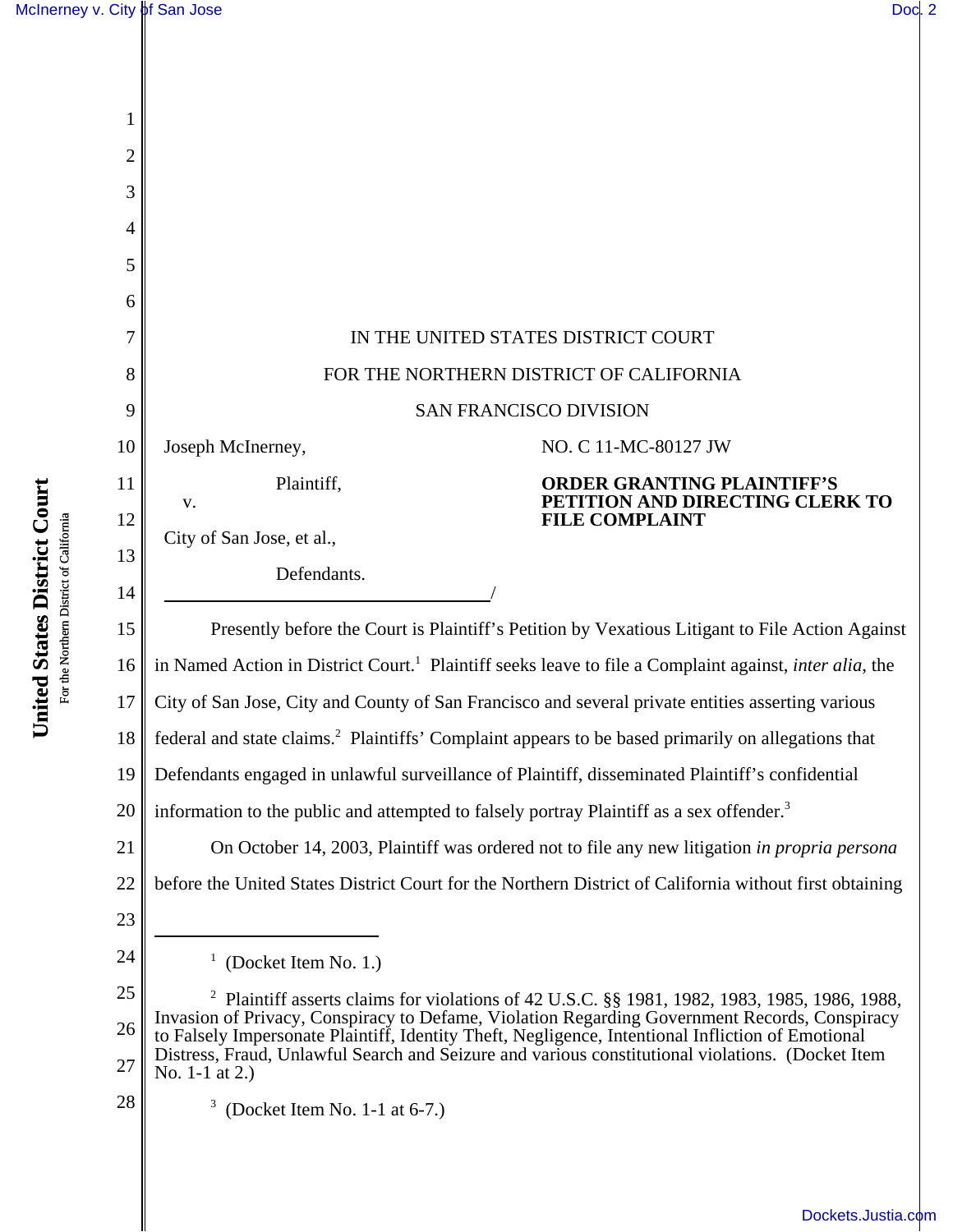1 2 3 4 5 6 7 8 9 10 11 12 leave of the Chief Judge.<sup>4</sup> The Order stated that the prefiling review requirement was "[d]ue to Plaintiff's history of abusive and lengthy litigation, repeated filings concerning the same set of facts and circumstances, and the harassing and frivolous nature of this and earlier lawsuits."5 The action in which the Order was filed was "for damages, declaratory relief and injunctive relief under Civil Rights Act, 42 U.S.C. §§ 1983, 1985 and 1988, to address an alleged conspiracy against him by numerous judges of the San Francisco Superior Court and the California Court of Appeal, as well as the Judicial Council of California and various of its members and employees."6 The Order stated that "Plaintiff claims that the defendant judges and parties have conspired to have him declared a vexatious litigant and subjected him to pre-filing review in state court."<sup>7</sup> The Order also stated that "Plaintiff has brought no fewer than five previous lawsuits against members of the California judiciary on the issue of the alleged publication of his psychiatric records and the alleged vast judicial conspiracy against him."8

13 14 15 Having reviewed Plaintiff's Complaint, the Court finds that it does not fall within the scope of the prefiling review Order. Plaintiff's Complaint involves different Defendants and subject matter than the case in which the prefiling review Order was entered.

16 17 18 Accordingly, the Court GRANTS Plaintiff's request to file the Complaint. The Court ORDERS the Clerk of Court to file Plaintiff's Complaint as a new civil matter and to assign it to the appropriate judge.

20 Dated: June 16, 2011

19

21

22

23

24

25

26

27

28

James Wase

JAMES WARE United States District Chief Judge

- <sup>4</sup> (See No. 02-05911 JSW, Docket Item No. 22.)
- $^5$  (<u>Id.</u> at 4.)
	- $6 \; (\underline{Id} \; \text{at} \; 1.)$
- $\frac{7}{ }$  (Id. at 1-2.)
- $^8$  (Id. at 2.)

2